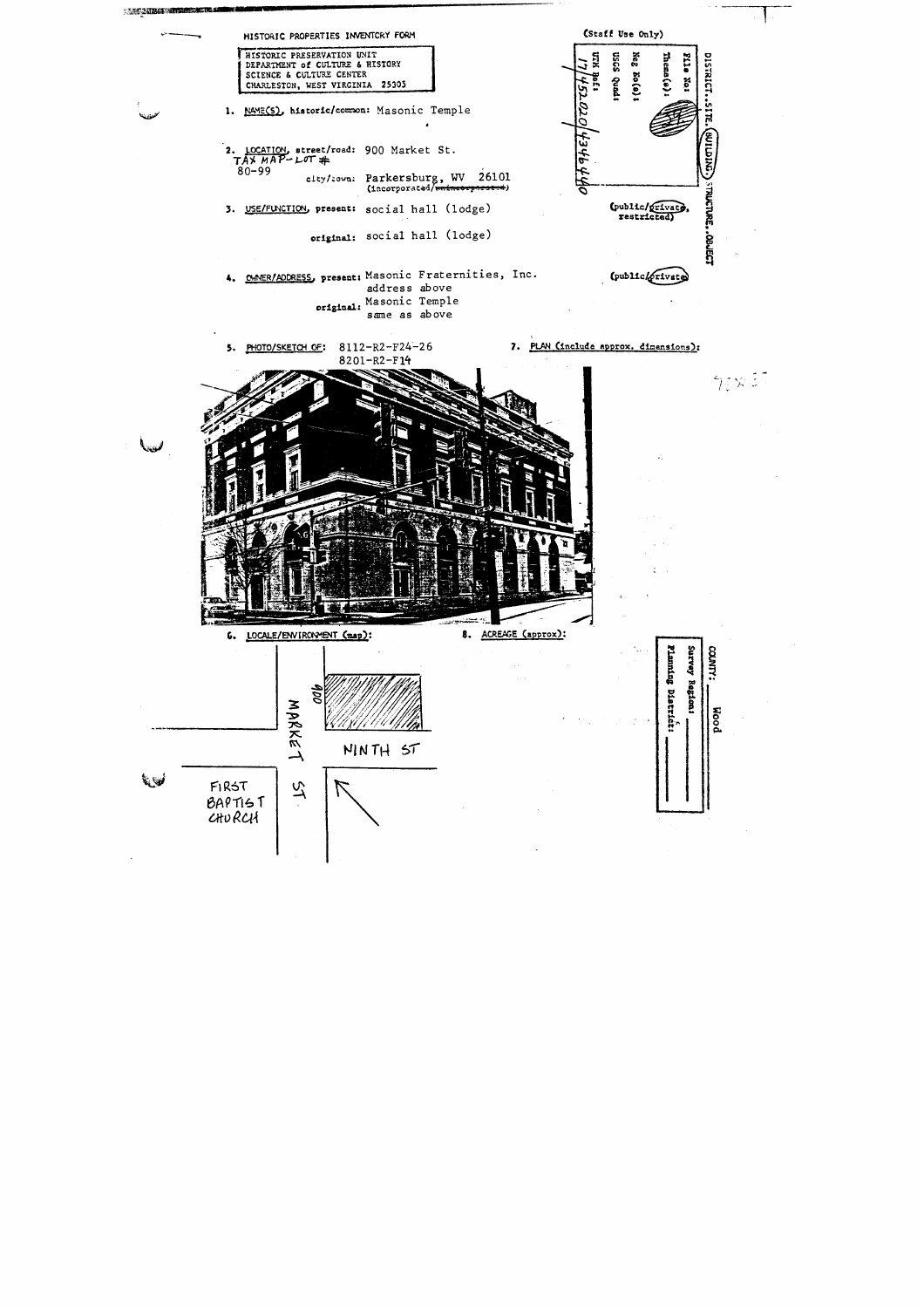|  | 9. DESCRIPTION (clarify as appropriate): See attached                                                                                                                                                                                                                                                                                                                                                                                                                                                                       |                                                                 |           |                                                                                                                                                                                                                                                                                                      | Magonizi                                |
|--|-----------------------------------------------------------------------------------------------------------------------------------------------------------------------------------------------------------------------------------------------------------------------------------------------------------------------------------------------------------------------------------------------------------------------------------------------------------------------------------------------------------------------------|-----------------------------------------------------------------|-----------|------------------------------------------------------------------------------------------------------------------------------------------------------------------------------------------------------------------------------------------------------------------------------------------------------|-----------------------------------------|
|  | a. Exterior Fabric                                                                                                                                                                                                                                                                                                                                                                                                                                                                                                          | b. Structural System                                            |           | c. Roofing Material                                                                                                                                                                                                                                                                                  | $s_{\!\!\mathcal{C}}^{\!\!\mathcal{S}}$ |
|  | stone smooth dressed<br>concrete <b>contracts</b><br><b>atucco</b><br>veatherboard<br>clapboard Theory<br>board & batten<br>shingle<br>other                                                                                                                                                                                                                                                                                                                                                                                | $\frac{X}{X}$<br>other<br>foundation<br><u>________________</u> |           | wood<br>$\text{metal}$<br>slate<br>tile.<br>esphale<br>composition<br>other contains the contract of the contract of the contract of the contract of the contract of the contract of the contract of the contract of the contract of the contract of the contract of the contract of the contract of |                                         |
|  | d. Associated Structures (use/type):                                                                                                                                                                                                                                                                                                                                                                                                                                                                                        |                                                                 |           | e. Integrity (include dates):<br>Triginal site/relocated<br>alterations                                                                                                                                                                                                                              |                                         |
|  | dependencies                                                                                                                                                                                                                                                                                                                                                                                                                                                                                                                |                                                                 |           |                                                                                                                                                                                                                                                                                                      |                                         |
|  |                                                                                                                                                                                                                                                                                                                                                                                                                                                                                                                             |                                                                 | additions |                                                                                                                                                                                                                                                                                                      |                                         |
|  |                                                                                                                                                                                                                                                                                                                                                                                                                                                                                                                             |                                                                 |           |                                                                                                                                                                                                                                                                                                      |                                         |
|  | f. Condition:                                                                                                                                                                                                                                                                                                                                                                                                                                                                                                               | g. Threats:                                                     |           |                                                                                                                                                                                                                                                                                                      |                                         |
|  | $\begin{array}{c}\n\textbf{excelleat} \quad \textbf{y} \quad \textbf{w} \quad \textbf{w} \quad \textbf{w} \quad \textbf{w} \quad \textbf{w} \quad \textbf{w} \quad \textbf{w} \quad \textbf{w} \quad \textbf{w} \quad \textbf{w} \quad \textbf{w} \quad \textbf{w} \quad \textbf{w} \quad \textbf{w} \quad \textbf{w} \quad \textbf{w} \quad \textbf{w} \quad \textbf{w} \quad \textbf{w} \quad \textbf{w} \quad \textbf{w} \quad \textbf{w} \quad \textbf{w} \quad \textbf{w} \quad \text$<br>good<br>fair<br>deteriorated | None apparent.                                                  |           |                                                                                                                                                                                                                                                                                                      |                                         |

10. SIGNIFICANCE (use additional sheet if necessary):

**abandoned** 

- **a.** Architect/Builder/Engineer,<br>
Frank L. Packard, Architect This is a bold Classical cornerstone on a<br>
\*Theodore T. Sansbury, a second corner The contract between
- 

**Q**<br>References prominent corner. The contrast between 1st (Beaux Arts) story limestone ashlar and upper story brick facing<br>
e. Date(s):1915 (datestone) creates a visually dominating architectural statement createsa visually dominating architectural statement. The building's finely appointed terra cotta trim is

 $\sim$ 

usan dan

**m-**

another design flourish that heightens visual effect. Masonic Temple **Is** signiffcal as an important architectural landmark designed by Frank **L.** Packard, adistinguishc architect of Columbus, Ohio, who is known for other West Virginia landnarks of thi period, including Parkersburg High School. Packard was associated for the last decade of the 20th century with the noted Columbus architect, Joseph W. Yost. Theodore Sansbury, associate architect, was a leading **W.Va.** architect ~ho is remembered chiefly for his Parkersburg works. (R.S.C.)

11. BIBLIOGRAPHY:

Letter (8-6-82) **from Ray Swick,** Ph.D. of Parkersburg to Rodney Collins of Culture and History, filed in Historic Preservation Unit. Supplemental information from the files of Rodney S. Collins.

## \* ASSOCIATE ARCHITECT

| 12. FORM PREPARED BY | Eliza Smith, Christina Mann<br>$_{\text{DATE}}$ 12/81 |  |
|----------------------|-------------------------------------------------------|--|
| a. Address           | Allegheny Square West, Pittsburgh, PA 15212           |  |
| b. Organization      | Landmarks Planning, Inc.                              |  |
|                      |                                                       |  |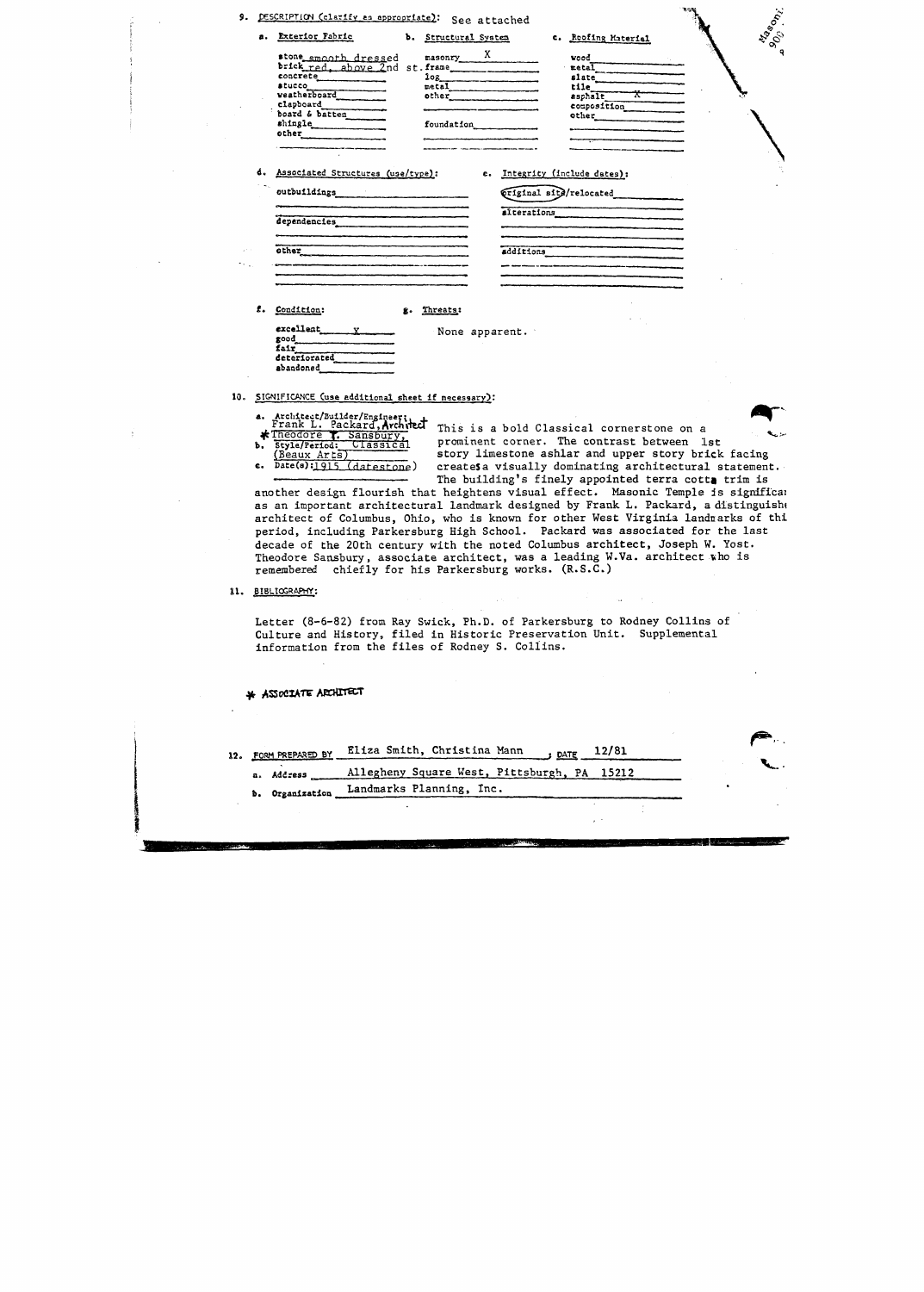

 $4.14$ 

This 4 story, 3 by 6 bay structure acts as a bold Classical cornerstone. Its basic composition consists of a colossal arcade on the 1st and 2nd stories and a colossal post and lintel system of pilaster strips and cornice on the 3rd and 4th stories. The flat roof is hidden by a parapet of alternating blind balustrades and solid brick sections. Two bands of cornices run below. The 3rd and 4th story system contains one transomed, double casement window with architrave and cornice framing in each bay of the **3rd** story; they rest on a continuous sill course. The 1st and 2nd stories, faced in smooth dressed stone, feature arched apertures, with central consoles, joined by a continuous springing course and containing windows and doors framed by pilaster strips and cornices below.multi-part windows with iron balconet railings. The central doorway on the **NW** is double with architrave trim and large consoles supporting a dentiled cornice and balustraded balconet. Masonic symbols appear in medallions on the **NW** and SW sides.